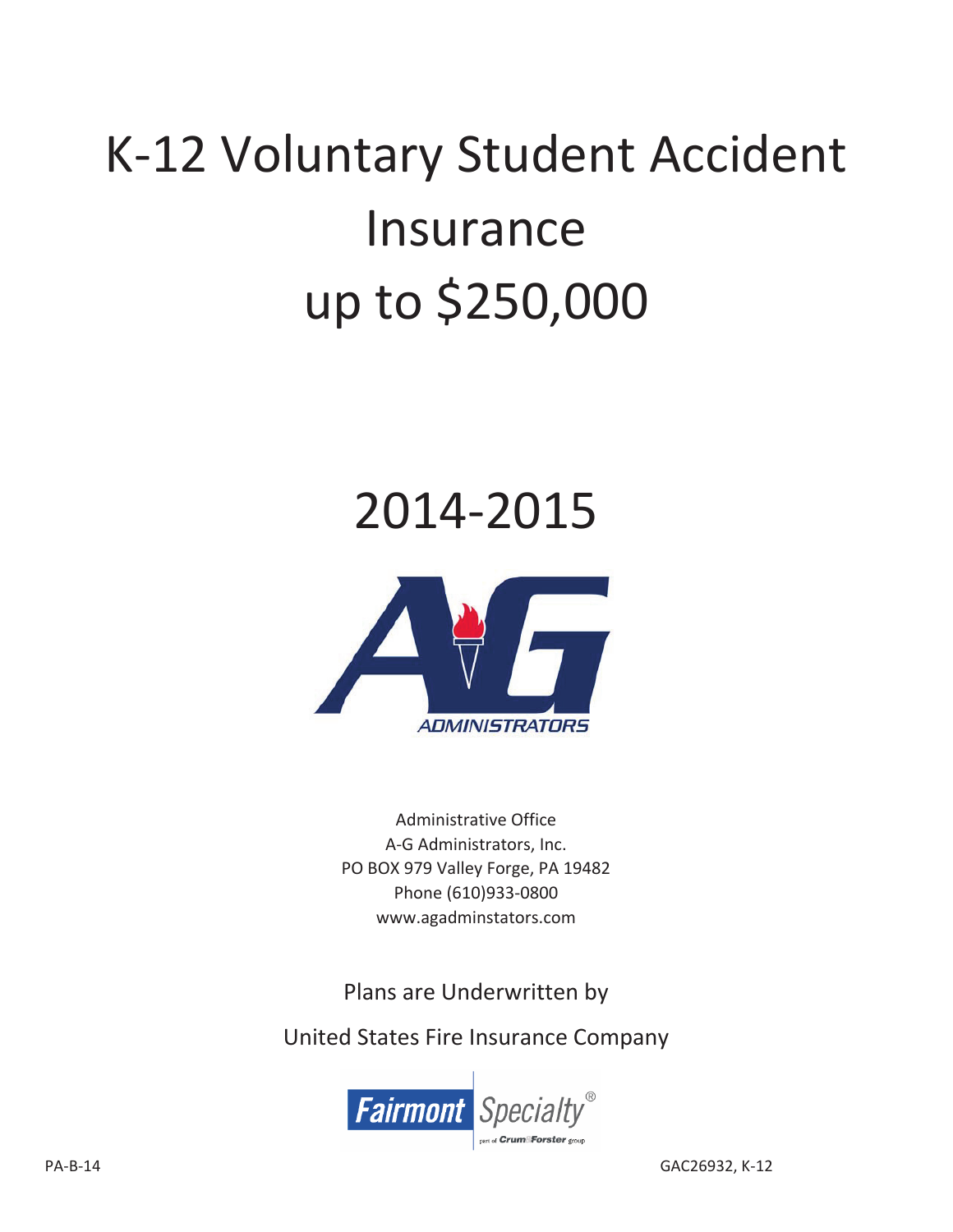## *K-12 Accident Insurance*

#### **EXPECT THE UNEXPECTED**

This brochure explains how you can help guard against certain unexpected events. Our plans are designed to help supplement any insurance you have by satisfying deductibles or co-insurance requirements, or limiting the possible financial impacts of an injury if you have no other insurance. Remember that the more active your child is, the more valuable this coverage can be.

## *Choose Your Coverage Plan*

**24-Hour Coverage (Accident Only) – This plan provides around the clock coverage to your child 24**hours a day, while he or she is in school, at home or away. Coverage is provided from the effective date of the insured student's coverage for which premium has been received by A-G to the opening of the next school term. **Excludes all interscholastic sports.** (\$90.00)

**School Time Coverage (Accident Only)** – This plan provides coverage to your child while he or she is on school premises, during school hours/days, attending school sponsored and supervised activities including travel directly without interruption between the student's residence and school/activity with transportation furnished by the school. Coverage is provided from the effective date of the insured student's coverage for which premium has been received by A-G to the end of the regular school term. **Excludes all interscholastic sports.** (\$22.50)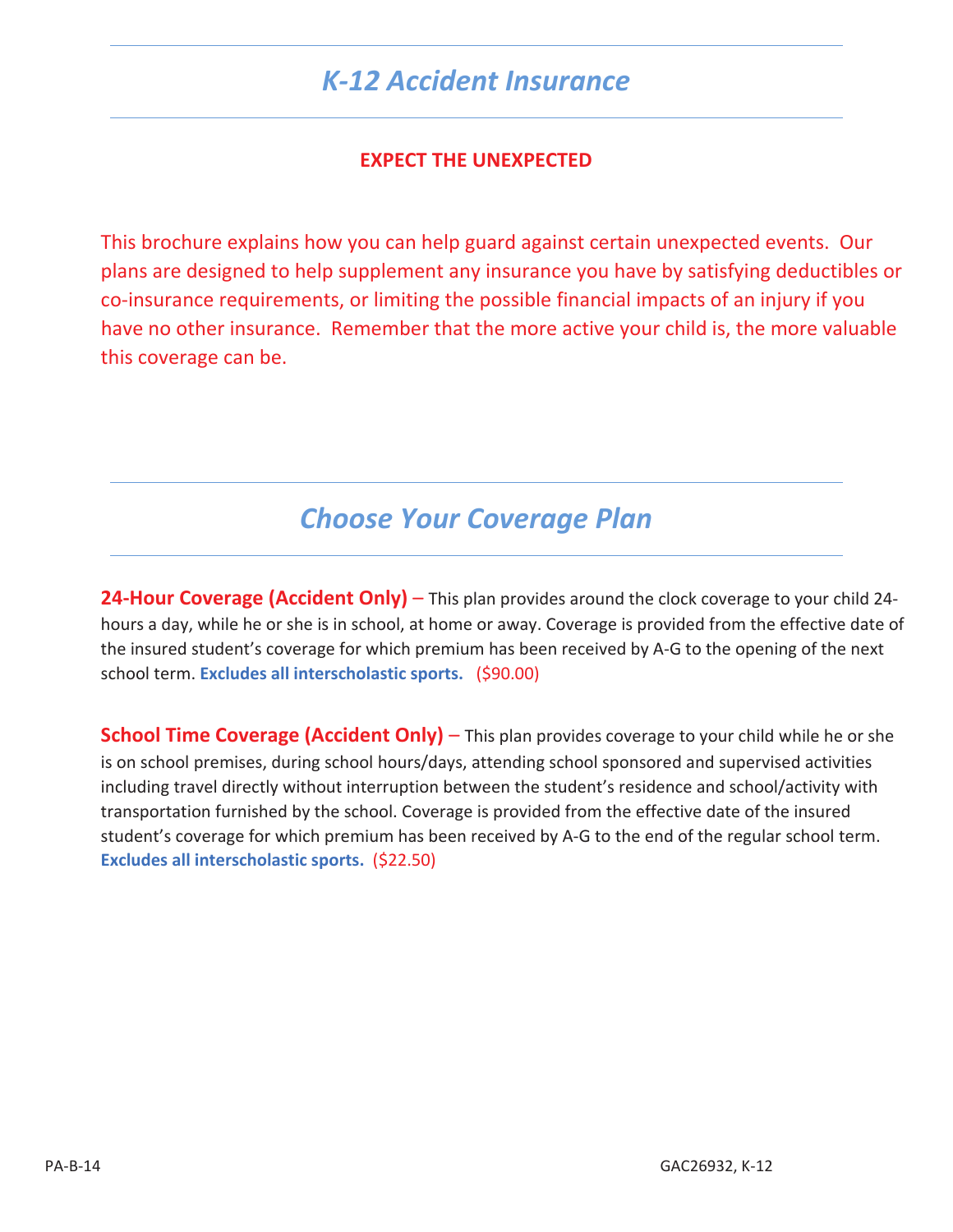## *Description of Benefits*

| <b>Benefit</b>                                                                                                                             | 24 Hour<br><b>Coverage/School Time</b><br>Coverage |
|--------------------------------------------------------------------------------------------------------------------------------------------|----------------------------------------------------|
| Benefits provided for all enrolled students of the Policyholder excluding interscholastic sports for whom premium is paid.                 |                                                    |
| <b>Maximum Benefit:</b>                                                                                                                    | \$250,000; \$15,000 payable as shown               |
|                                                                                                                                            | below, excess of \$15,000 payable at 100%          |
|                                                                                                                                            | Usual, Reasonable and Customary Charges            |
| Deductible:                                                                                                                                | \$0                                                |
| <b>Benefit Period:</b>                                                                                                                     | 52 Weeks                                           |
| <b>Hospital Services</b>                                                                                                                   |                                                    |
| Daily Room & Board: Semi Private Room                                                                                                      | \$300 per day                                      |
| Miscellaneous Hospital Services: During hospital confinement                                                                               | \$3,000                                            |
| Intensive Care: When confined to a Hospital Intensive Care Unit                                                                            | \$700 per day, not to exceed 10 days               |
| Emergency Room Charges: When hospital confinement is not required                                                                          | \$400 Maximum                                      |
| Emergency Room Charges: If out-patient surgery is required, the maximum is                                                                 |                                                    |
| increased to (The benefits are payable in addition to the X-rays and surgeon's                                                             | \$1,500 Maximum                                    |
| services shown below.)                                                                                                                     |                                                    |
| <b>Physician Services</b>                                                                                                                  |                                                    |
| Surgery: including pre- and post-operative care*                                                                                           | \$170 Unit Value                                   |
| Anesthesia:                                                                                                                                | 40% of the Surgery Benefit Paid                    |
| <b>Assistant Surgeon:</b>                                                                                                                  | 40% of the Surgery Benefit Paid                    |
| Doctor's Visit: other than for Physiotherapy or similar treatment not payable in                                                           | <b>100% UCR</b>                                    |
| addition to Surgery Benefit                                                                                                                |                                                    |
| Non-Surgical doctor's charges in the emergency room                                                                                        | \$70 per visit                                     |
| <b>Second Surgical Opinion, Consultation and Specialists</b>                                                                               | \$150 aggregate benefit                            |
| <b>Laboratory and X-Ray Services</b>                                                                                                       |                                                    |
| (Other than Dental and including fee for interpretation and/or reading of X-rays.)*                                                        | \$20 Unit Value                                    |
| Lab and X-Ray: (when no fracture is demonstrated)                                                                                          | \$400 Maximum                                      |
| <b>Additional Services</b>                                                                                                                 |                                                    |
| Physiotherapy or similar treatment: including Diatherm, Ultrasonic, Microtherm,                                                            | \$50/Treatment                                     |
| Manipulation, Massage and Heat                                                                                                             | Maximum of \$500                                   |
| <b>Registered Nurse:</b>                                                                                                                   | <b>100% UCR</b>                                    |
| <b>Ambulance Transportation: (Ground Only)</b>                                                                                             | \$300 Maximum                                      |
| Orthopedic Appliances: When ordered by attending physician                                                                                 | \$500 Maximum                                      |
| Out-Patient Drugs and Medication: Administered in Doctor's office or by<br>prescription                                                    | <b>100% UCR</b>                                    |
| Dental (including X-rays): For treatment, repair or replacement of each injured<br>tooth which was sound and natural at the time of injury | \$200 per tooth                                    |
| Eyeglasses, Contact Lenses: Replacement of broken glasses and/or frames, contact<br>lenses, resulting from a covered injury                | \$100 maximum                                      |
|                                                                                                                                            |                                                    |
| <b>Accidental Death Benefit</b>                                                                                                            | \$2,500                                            |
| <b>Accidental Dismemberment, Loss of Sight</b>                                                                                             | \$20,000                                           |
| * In accordance with the 1974 Revised California Relative Values Studies, 5th Addition, using a conversation factor.                       |                                                    |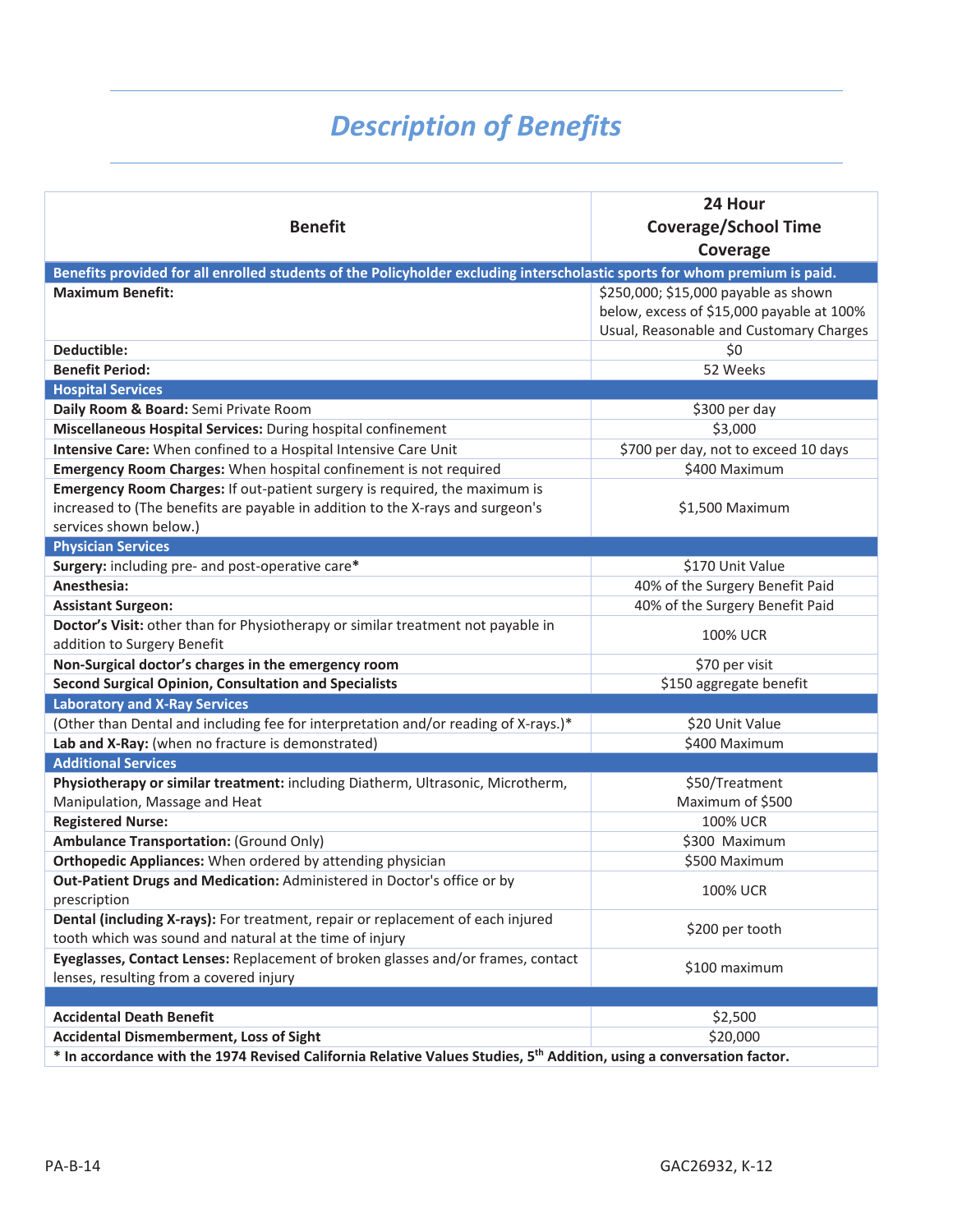## *Policy Exclusions*

#### **Benefits will not be paid for a Covered Person's loss which:**

- (1) Is caused by or results from the Covered Person's own:
	- (a) Intentionally self-inflicted Injury, suicide or any attempt thereat. (In Missouri this applies only while sane.);
	- (b) Voluntary self-administration of any drug or chemical substance not prescribed by, and taken according to the directions of, a doctor (Accidental ingestion of a poisonous substance is not excluded.);
	- (c) Commission or attempt to commit a felony;
	- (d) Participation in a riot or insurrection;
	- (e) Driving under the influence of a controlled substance unless administered on the advice of a doctor; or
	- (f) Driving while Intoxicated."Intoxicated" will have the meaning determined by the laws in the jurisdiction of the geographical area where the loss occurs;
- (2) Is caused by or results from:
	- (a) Declared or undeclared war or act of war;
	- (b) An Accident which occurs while the Covered Person is on active duty service in any Armed Forces. (Reserve or National Guard active duty for training is not excluded unless it extends beyond 31 days.);
	- (c) Aviation, except as specifically provided in this Certificate;
	- (d) Sickness, disease, bodily or mental infirmity or medical or surgical treatment thereof, bacterial or viral infection, regardless of how contracted. This does not include bacterial infection that is the natural and foreseeable result of an accidental external bodily injury or accidental food poisoning.
	- (e) Nuclear reaction or the release of nuclear energy. However, this exclusion will not apply if the loss is sustained within 180 days of the initial incident and:
		- (i) The loss was caused by fire, heat, explosion or other physical trauma which was a result of the release of nuclear energy; and
		- (ii) The Covered Person was within a 25-mile radius of the site of the release either:
			- 1) At the time of the release; or
			- 1) Within 24 hours of the start of the release.

#### **Benefits will not be paid for:**

- 1. Normal health check ups
- 2. Dental care or treatment other than care of sound, natural teeth and gums required on account of Injury resulting from an Accident while the Covered Person is covered under this Certificate, and rendered within 6 months of the Accident;
- 3. Services or treatment rendered by a doctor, nurse or any other person who is:
	- a. Employed or retained by the Certificateholder; or
	- b. Who is the Covered Person or a member of his immediate family;
- 4. Charges which:
	- a. The Covered Person would not have to pay if he did not have insurance; or
	- b. Are in excess of Usual, Reasonable and Customary charges.
- 5. An Injury that is caused by flight in:
	- a. An aircraft, except as a fare-paying passenger;
	- b. A space craft or any craft designed for navigation above or beyond the earth's atmosphere; or
	- c. An ultra light, hang-gliding, parachuting or bungi-cord jumping;
- 6. Travel in or upon:
	- a. A snowmobile;
	- b. Any two or three wheeled motor vehicle;
	- c. Any off-road motorized vehicle not requiring licensing as a motor vehicle;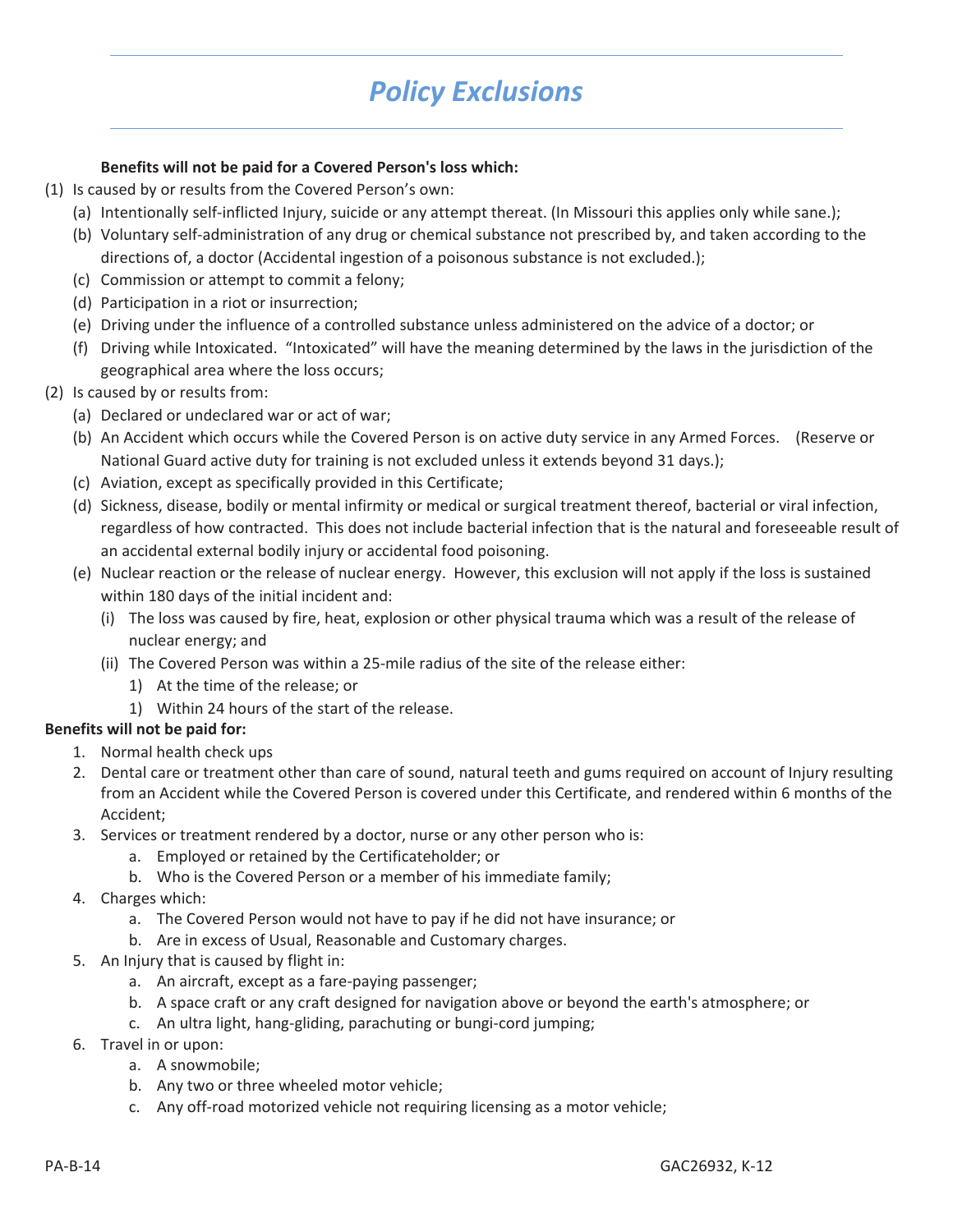- 7. Any Accident where the Covered Person is the operator of a motor vehicle and does not possess a current and valid motor vehicle operator's license;
- 8. That part of medical expense payable by any automobile insurance policy without regard to fault. (Does not apply in any state where prohibited);
- 9. Injury that is: a. The result of the Covered Person being Intoxicated. ("Intoxicated" will have the meaning determined by the laws in the jurisdiction of the geographical area where the loss occurs); or
	- a. Caused by any narcotic, drug, poison, gas or fumes voluntarily taken, administered, absorbed or inhaled, unless prescribed by a doctor;
- 10. Any sickness, except infection which occurs directly from an Accidental cut or wound or diagnostic tests or treatment, or ingestion of contaminated food;
- 11. An Injury resulting from participation in or practice for non-School sponsored skiing, ice hockey, lacrosse, soccer or football;
- 12. Practice or play in any sports activity, including travel to and from the activity and practice, unless specifically provided for in this Certificate;
- 13. Expenses to the extent that they are paid or payable under other valid and collectible group insurance or medical prepayment plan;
- 14. Blood or Blood plasma, except for charges by a Hospital for the processing or administration of blood;
- 15. Elective treatment or surgery, health treatment, or examination where no Injury is involved;
- 16. Injury sustained while in the service of the armed forces of any country.When the Covered Person enters the armed forces of any country, we will refund the unearned pro rata premium upon request;
- 17. Eyeglasses, contact lenses, hearing aids, braces, appliances, or examinations or prescriptions therefore;
- 18. Treatment in any Veterans Administration or Federal Hospital, except if there is a legal obligation to pay;
- 19. Treatment of temporomandibular joint (TMJ) disorders involving the installation of crowns, pontics, bridges or abutments, or the installation, maintenance or removal of orthodontic or occlusal appliances or equilibration therapy;
- 20. Cosmetic surgery, except for reconstructive surgery on a diseased or injured part of the body;
- 21. Any loss which is covered by state or federal worker's compensation, employers liability, occupational
- 22. disease law, or similar laws;
- 23. The repair or replacement of existing artificial limbs, orthopedic braces, or orthotic devices;
- 24. The repair or replacement of existing dentures, partial dentures, braces or fixed or removable bridges;
- 25. Services and supplies furnished by a Student Infirmary, its employees, or doctors who work for the School;
- 26. Expenses incurred for an Accident after the Benefit Period shown in the Schedule of Benefits; or
- 27. Hernia of any kind; or any bacterial infection that was not caused by an Accidental cut or wound.
- 28. Rest cures or custodial care;
- 29. Prescription medicines unless specifically provided for under the Certificate:
- 30. Orthopedic appliances which are used mainly to protect an Injury so that a covered student can take part in interscholastic or intercollegiate sports;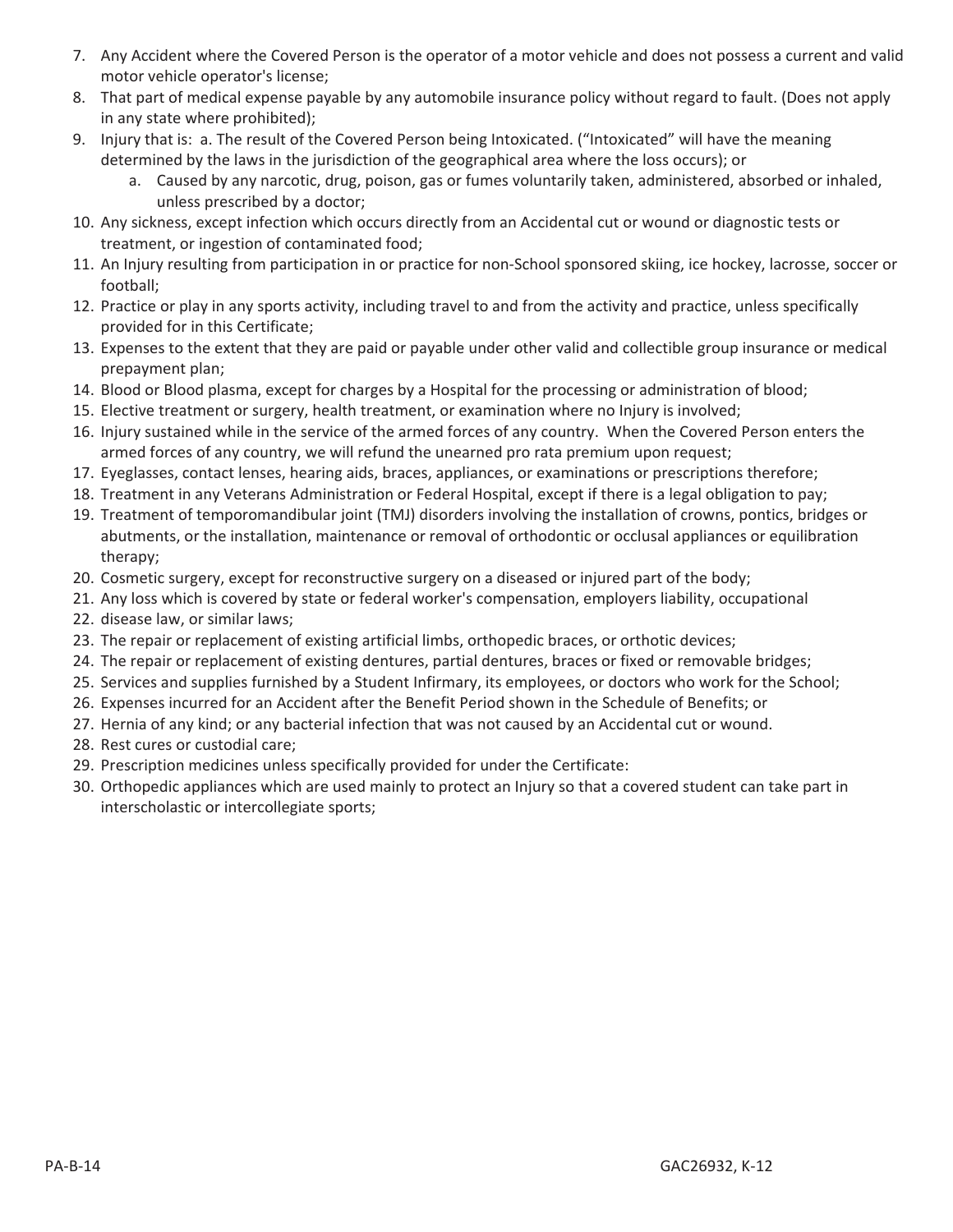## *How to Enroll*

- 1. Determine which plan of coverage you would like to enroll your child in 24 Hour Coverage or School Time Coverage
- 2. Fill out the Enrollment Form below, enclose a check or money order in an envelope payable to the Company for the correct amount and mail to A-G Administrators at P.O. Box 979 Valley Forge, PA 19482.
- 3. Make Checks Payable to UNITED STATES FIRE INSURANCE COMPANY c/o A-G Administrators, Inc.
- 4. Return by mail to A-G Administrators, Inc. Your cancelled check or money order stub will be your receipt and confirmation of payment. Please write student's name and school name on your check).

| STUDENT'S LAST NAME (one letter per box) |                                   |
|------------------------------------------|-----------------------------------|
|                                          | <b>Individual Voluntary</b>       |
| <b>STUDENTS FIRST NAME</b>               | <b>Student Accident Plans</b>     |
|                                          | <b>24-HOUR COVERAGE</b>           |
|                                          | \$90.00 per student per year      |
|                                          | <b>SCHOOL TIME COVERAGE</b>       |
|                                          | $\frac{1}{2}$ \$22.50 per student |
| Name of School <b>Name of School</b>     |                                   |
|                                          |                                   |
|                                          |                                   |

## *Period of Coverage*

Persons applying for coverage shall be covered as of the date premium receipt, but in no event prior to the opening of school activities. Coverage ends at the close of the regular school term, except under 24-Hour Coverage, which continues until school reopens for the fall term. You may enroll at any time, but premiums will not be prorated.